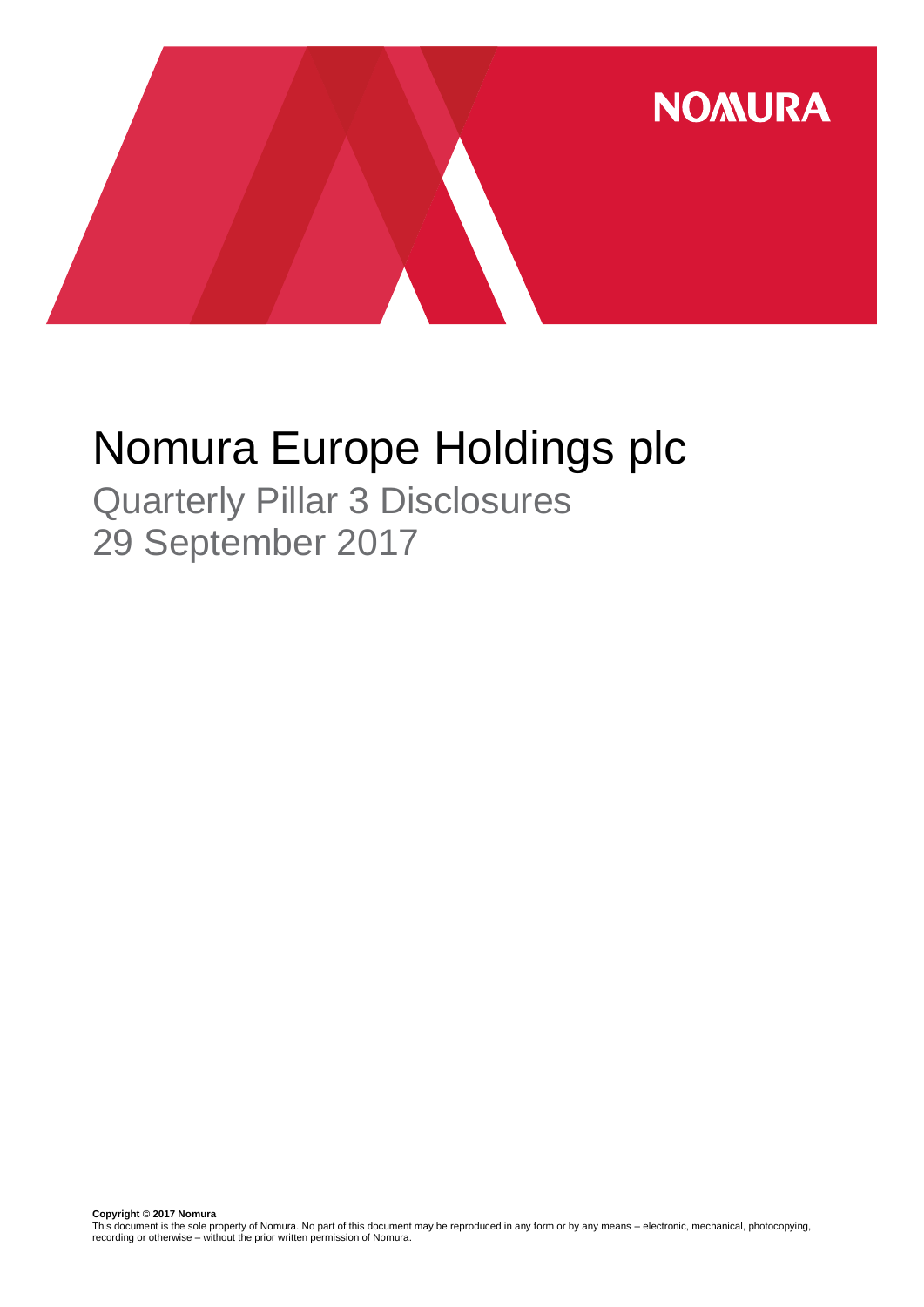# **NOMURA**

### **1. Foreword**

This document presents certain quantitative quarterly consolidated Pillar 3 disclosures of the Nomura Europe Holdings plc group ("the Group") as at  $29<sup>th</sup>$  September 2017.

All companies within the Group are limited by ordinary shares, and apart from the requirements to hold regulatory capital, there is no practical or legal impediment to the prompt transfer of capital between the Group and its legal subsidiaries. The Group and NCM are 100% owned subsidiaries of Nomura Holdings Inc. ("NHI"), the ultimate parent of the Group (incorporated in Japan).

The Group is subject to consolidated regulatory supervision by the UK Prudential Regulatory Authority ('PRA') and is required to apply the disclosure requirements of the EU Capital Requirements Regulation (EU) No 575/2013 ("CRR").

NIP is the only material subsidiary of the Group and risk management policies and procedures are consistent with the Group. Significant subsidiary disclosures have been made for NIP as applicable.

NBI has been included as it is a UK regulated entity however its RWA is immaterial. NBI disclosures have therefore been made for article 437 (Own Funds) and no other disclosures relevant to significant subsidiary requirements have been made.

This document has been prepared in accordance with the minimum disclosure requirements of the European Banking Authority's Guidelines on materiality, proprietary and confidentiality and on disclosure frequency, EBA/GL/2014/14, dated 23<sup>rd</sup> December 2014, as required by Articles 432(1), 432(2) and 433 of the CRR.

Certain disclosures made under accounting, listing or other requirements are deemed to constitute compliance with CRD IV requirements.

As an integrated part of NHI, disclosures contained in the Securities and Exchange Commission 20F Filing are relevant to the Group.

These documents can be found at the following link: [NHI SEC 20F](http://www.nomuraholdings.com/investor/library/sec/index.html)

The NHI quarterly Basel III Pillar 3 disclosures can be found at the following link: [NHI Pillar 3.](http://www.nomuraholdings.com/investor/summary/highlight/ratio.html)

Other disclosures relevant to Pillar 3 are contained in the NEHS, NIP and NBI financial statements.

To the extent that disclosures are made in this document, they do not constitute financial statements and should not be relied upon as such in making judgments about the Group.

This document is available either online within the 'Investor Relations' section under the Nomura corporate website: [Quarterly Pillar 3](https://www.nomuranow.com/portal/site/nnextranet/en/regulatory-disclosures/) or by application in writing to the EMEA Financial Controller at Nomura International plc, 1 Angel Lane, London, EC4R 3AB.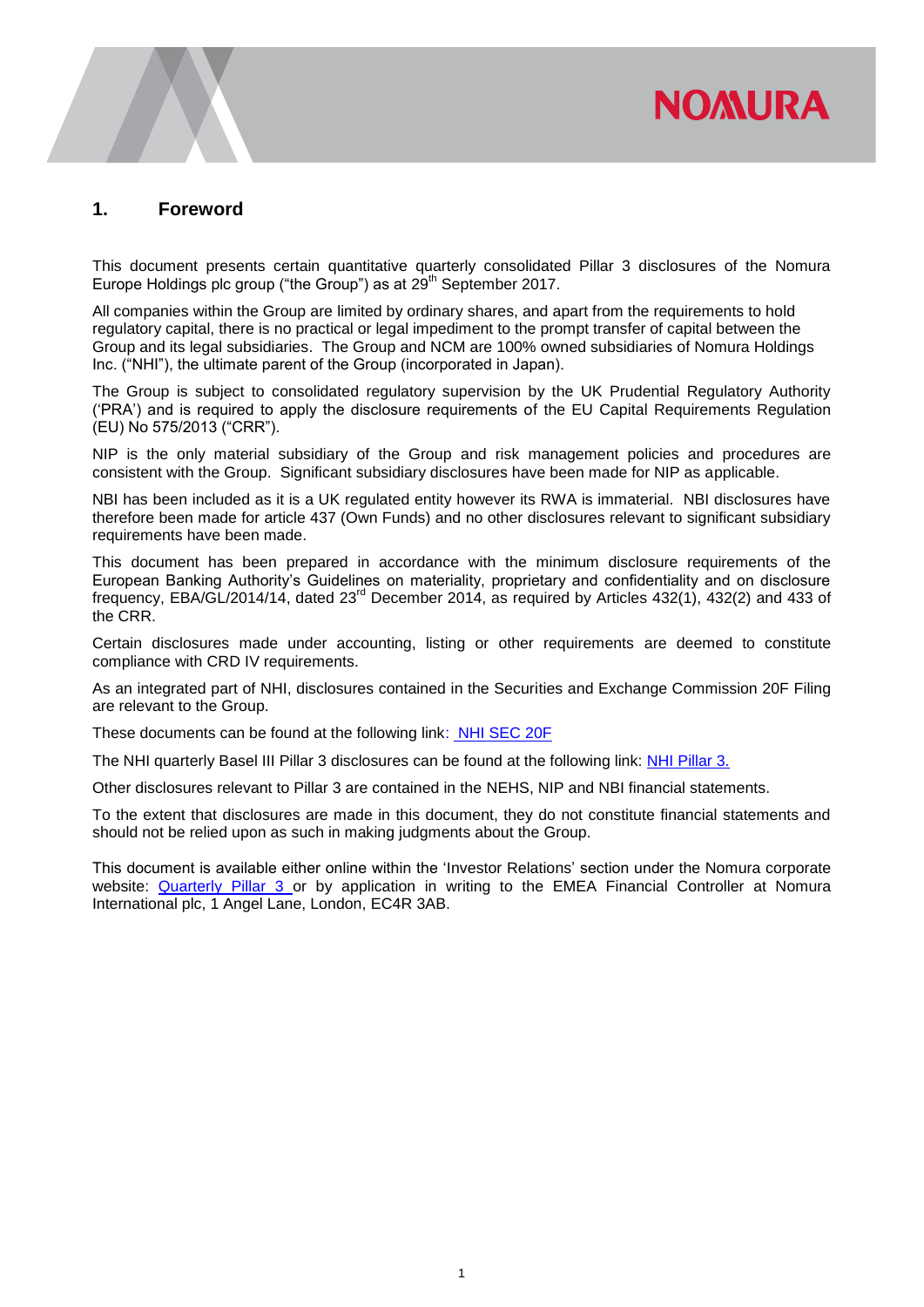

## **2. Quantitative Disclosures**

### **2.1 Own Funds**

#### *CRR Articles 437 and 492*

The Group, NIP and NBI Own Funds at 29<sup>th</sup> September 2017 were:

| 29th September 2017<br>\$m                                      | <b>The Group</b> | <b>NIP</b> | <b>NBI</b> |
|-----------------------------------------------------------------|------------------|------------|------------|
| Tier 1 Capital before regulatory adjustments                    | 5,582            | 5,007      | 443        |
| Regulatory Adjustments <sup>(1)</sup>                           | (132)            | (204)      | 143        |
| <b>Tier 1 Capital</b>                                           | 5,450            | 4,803      | 586        |
| Tier 2 Capital                                                  | 2,160            | 1,260      |            |
| <b>Own Funds</b>                                                | 7,610            | 6,063      | 586        |
| Tier 1 Ratio $^{(2)}$                                           | 14.1%            | 13.3%      | 1,029.4%   |
| Total Capital as a percentage of total Risk Exposure<br>amounts | 19.7%            | 16.8%      | 1028.1%    |
| Capital Conservation Buffer requirement                         | 1.25%            | 1.25%      | 1.25%      |
| Countercyclical Capital Buffer requirement                      | 0.02%            | 0.02%      |            |

 $^{(1)}$  Regulatory Adjustments include DVA (CRR Article 33 (1) (c)), OCA (CRR Article 33 (1) (b)), PVA (CRR Article 105) and

intangible asset deductions (CRR article 37)<br><sup>(2)</sup> Tier 1 capital ratio is equal to the Common Equity Tier 1 ratio

There are no innovative Tier 1 instruments held nor expected loss amounts. No restrictions have been applied to the calculation of Common Equity Tier 1 or the prudential filters to Common Equity Tier 1. The Group is not applying transitional provisions of CRD IV to Own Funds.

Tier 1 Capital consists of share capital and reserves.

Tier 2 Capital consists of subordinated debt.